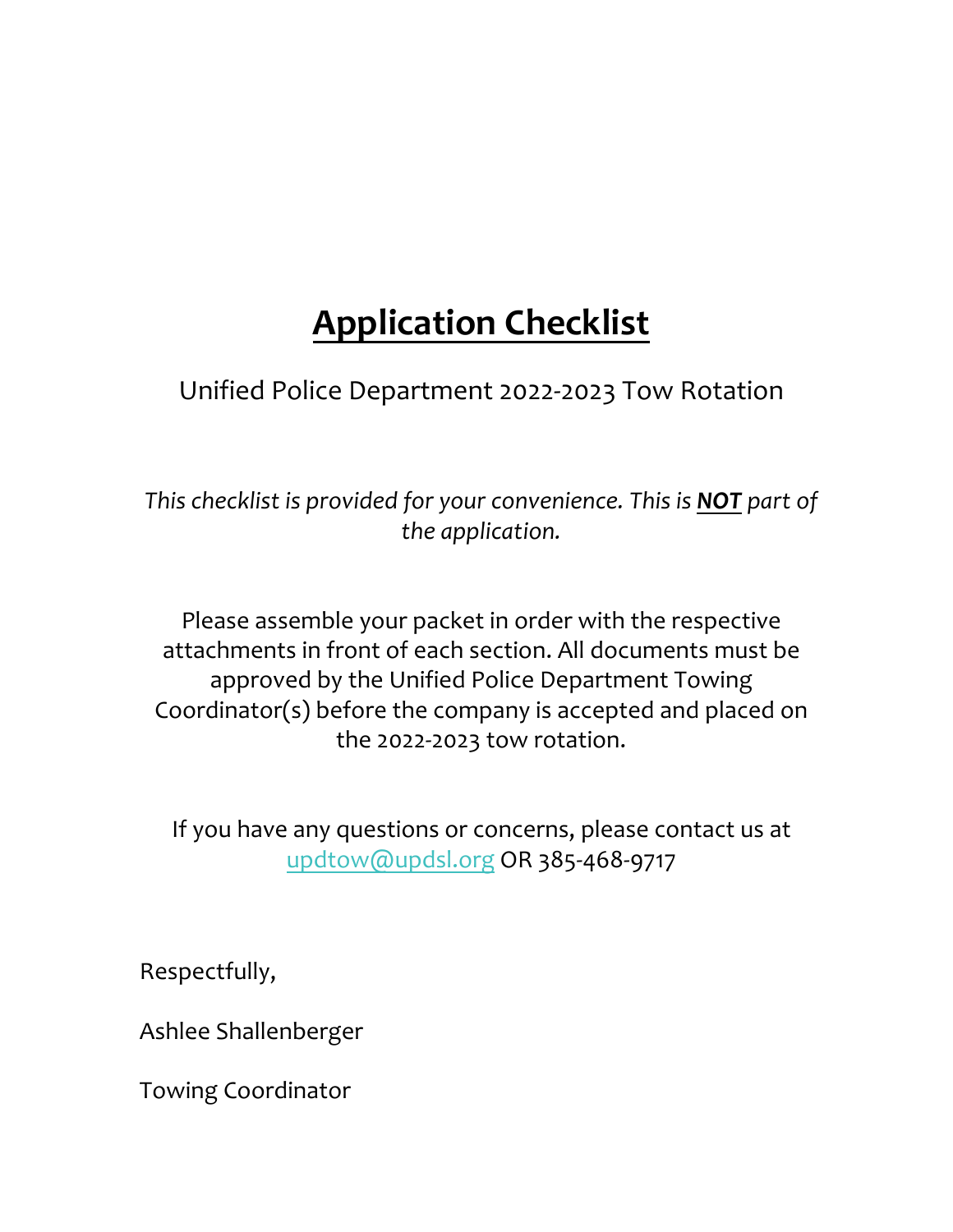#### **APPLICATION CHECKLIST - TOW ROTATION 2022-2023 \*\* All documents must be approved before the company is placed on rotation\*\***

## **usiness O** ners Re uirements

Original BCI Report

Original Towing Rotation Agreement that is initialed and signed by owner(s).

## **Company Re uirements**

Certificate of Liability Insurance, listing Unified Police Department (3365 S. 900 W. - SLC, UT 84119) as an additional insured/certificate holder.

Certificate of Liability Insurance must show at least \$1,000,000 minimum coverage per occurrence.

Certificate of Liability Insurance must show at least \$2,000,000 General Aggregate.

Certificate of Liability Insurance must show at least \$100,000 Garage Keepers.

Certificate of Workers Compensation Insurance which lists Unified Police Department (3365 S. 900 W. -SLC, UT 84119) as a certificate holder.

## Office an ers Staff

Typed application sheet pages 1-2: "Company Information", "Business Owners", "Managers, Office Staff, & Other Employees". Please see the Additional Application Pages attachment for additional employees.

Original BCI Report

Staff Agreement initialed and signed by all office staff members.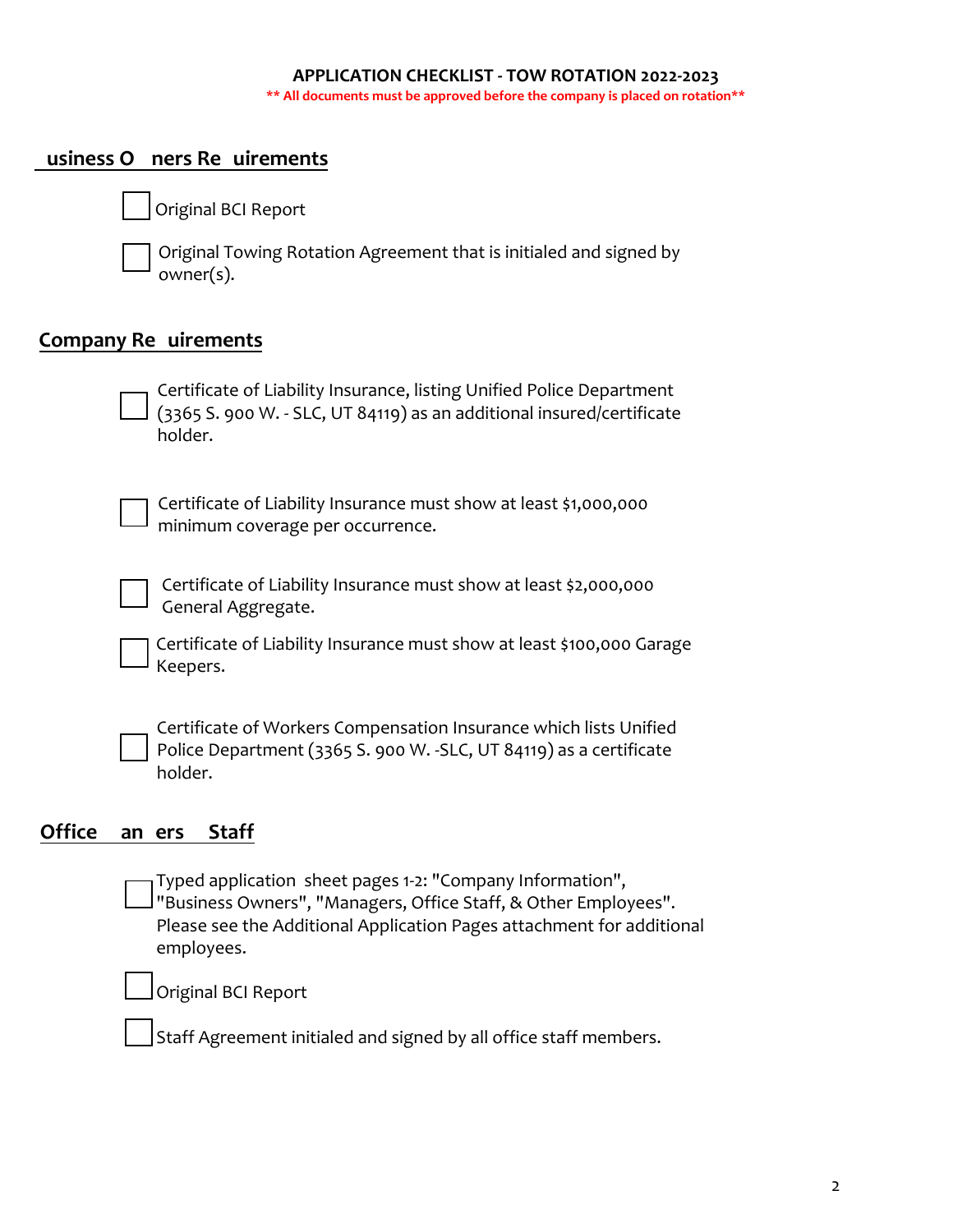#### **APPLICATION CHECKLIST - TOW ROTATION 2022-2023**

*\*\* All documents must be approved before the company is placed on rotation\*\**

## **To Truck Operators Requirements**



## **To** Truck Re uirements

|  | Typed application sheet page 4: "Tow Trucks". |
|--|-----------------------------------------------|
|  |                                               |

Utah DMV Registration for each tow truck



Colored copy of UDOT Inspection

Colored photos of left & right sides, showing front bumper to rear bumper.

Colored photos of front & rear entire width of vehicle.

Colored photo of license plate close-up.



Colored photo of driver's door close-up.